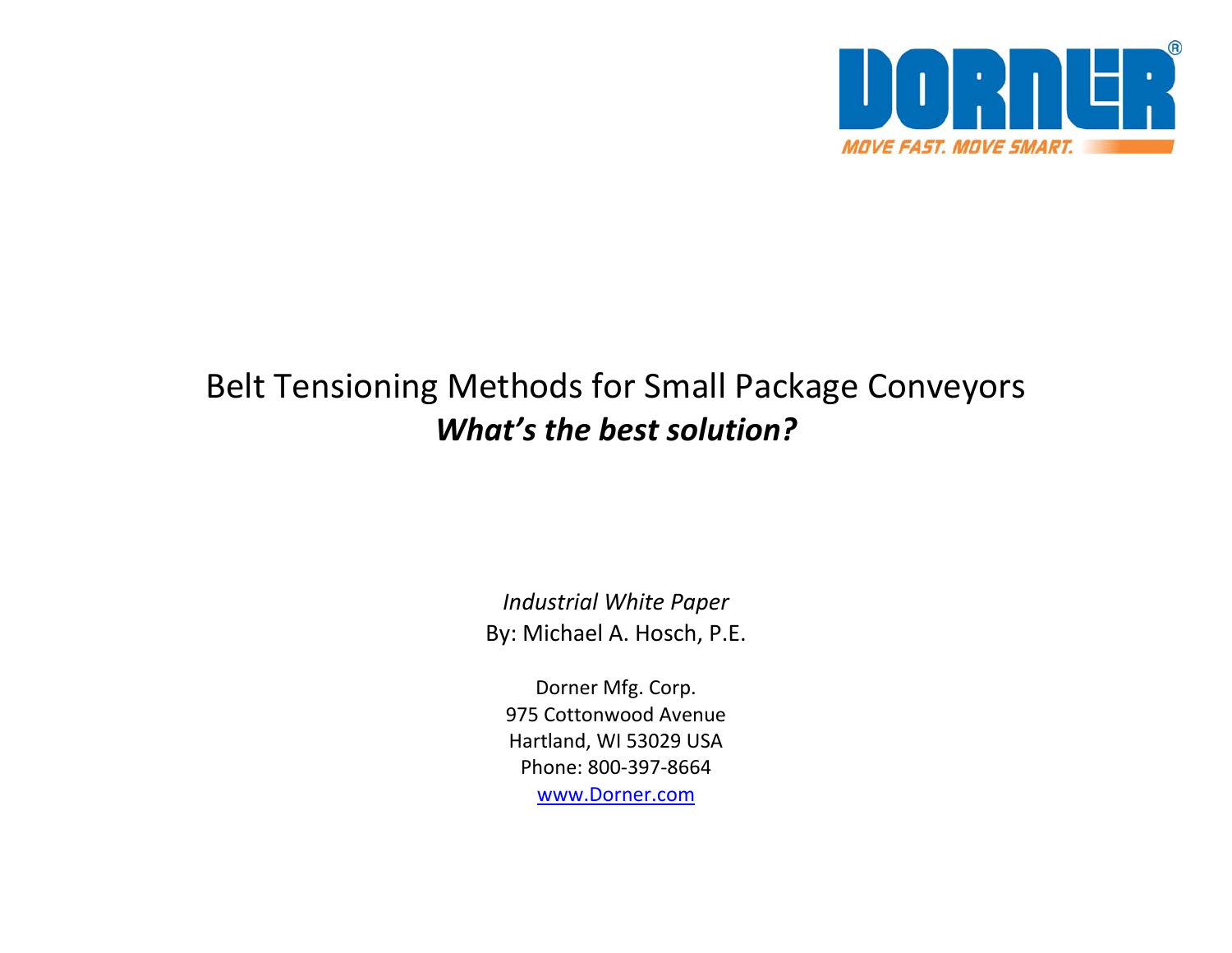## **Overview:**

This white paper will provide an overview of the most commonly used methods for adjusting belt tension on small package conveyors. The primary advantages and disadvantages of each method will also be presented to assist manufacturers identify the best option for their specific needs.

# **Table of Contents:**

| Overview                                                                                                                                         | Pg.                               | 2                           |
|--------------------------------------------------------------------------------------------------------------------------------------------------|-----------------------------------|-----------------------------|
| Belt Tensioning for Small Package Conveyors - An Introduction                                                                                    | Pg.                               | 3                           |
| <b>Belt Tension Methods</b><br>Jack Screw Tension<br><b>Rack and Pinion Tension</b><br>Tip-Up Tail Tension<br><b>Pneumatic or Spring Tension</b> | Pgs.<br>Pgs.<br>Pg.<br>Pg.<br>Pg. | $4 - 8$<br>5<br>6<br>7<br>8 |
| Advantages and Disadvantages                                                                                                                     | Pgs.                              | $9 - 12$                    |
| Conclusion                                                                                                                                       | Pg.                               | 13                          |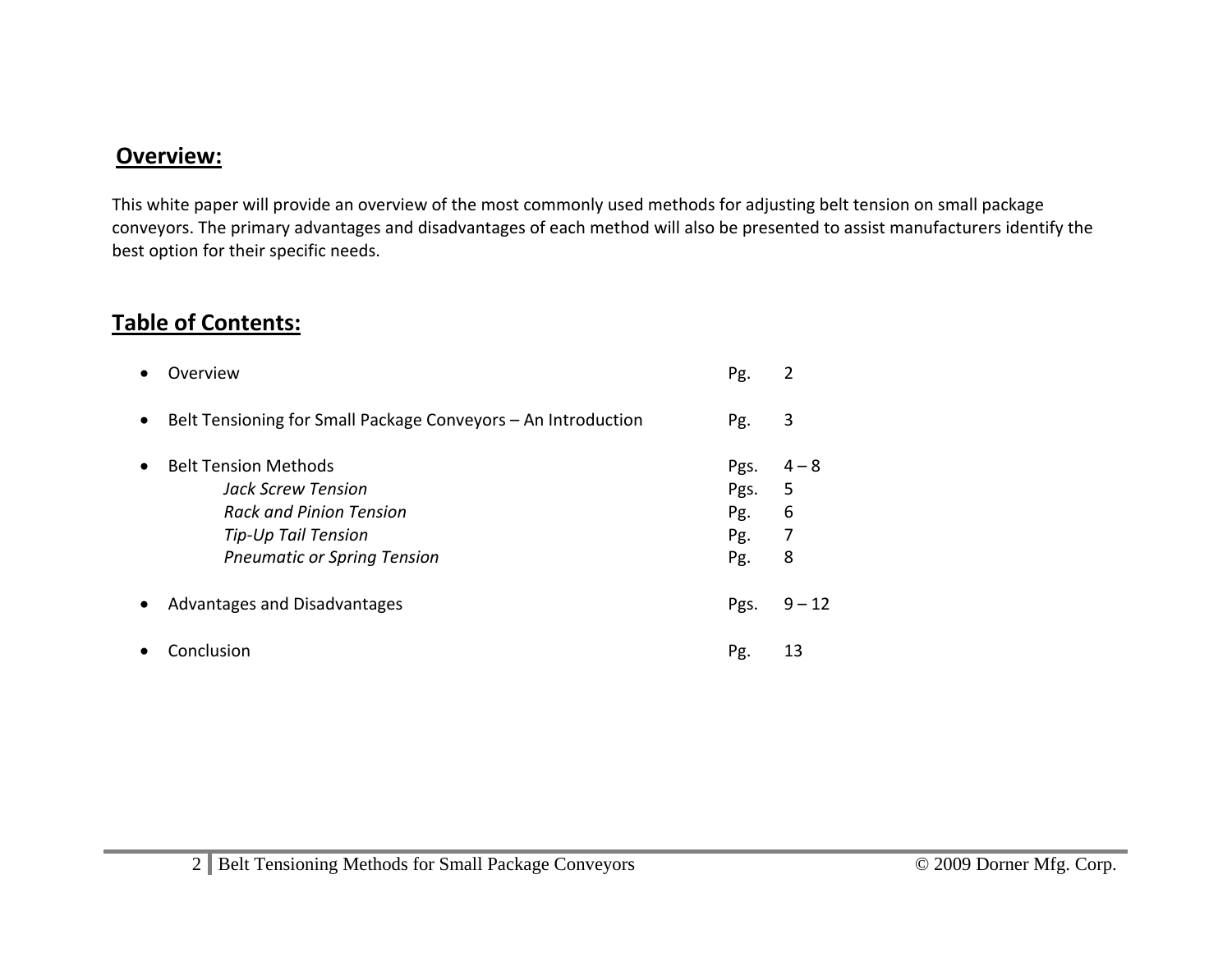# **Belt Tensioning for Small Package Belt Conveyors – An Introduction:**

Small package belt conveyors are used for thousands of applications in countless industrial markets. These conveyors move individual products through processing applications where functions such as forming, molding, machining, gluing and assembly are performed on metal or plastic product. These products then move to packaging applications where they are inserted into their individual package and sealed, wrapped, heat shrunk, or banded before being grouped and loaded into their shipping container. The use of small package belt conveyors for all of the applications presented above has several benefits.

Typically, these conveyors have end rollers between 1" and 2" in diameter. This allows smooth transfer from process to process for small and often oddly‐shaped products. In addition, small package belt conveyors generally have <sup>a</sup> thin profile and have <sup>a</sup> tight belt width to overall width ratio. This provides the ability for the conveyor to fit into tight spaces, which maximizes available floor space while minimizing protrusions that may interfere with operators.

Although these conveyors are small (as their classification would imply) and their loads are generally light, they still present some of the same technical and maintenance challenges as much larger conveyors – one such challenge is belt tensioning. Forbo Siegling, <sup>a</sup> leading manufacturer of light material handling belts, notes the following relative to belt tensioning; *"the contact pressure of the belt* on the drive drum required to transmit effective pull is produced by elongating the belt with a tension take-up". Without a tension take‐up device, there would be no pressure on the drive drum and the conveyor belt would stop. While this concept is simple, how the tension take‐up mechanism is designed to carry out this process can be quite complicated. And, if not done properly, can lead to a variety of resource‐draining maintenance problems, including:

- Poor or inconsistent belt tracking
- Over-tensioning, causing poor belt life
- Over-tensioning, causing poor bearing life
- Under-tensioning, causing belt slippage
- Confusion to maintenance staff on tensioning procedures
- Mechanisms that are difficult to access or adjust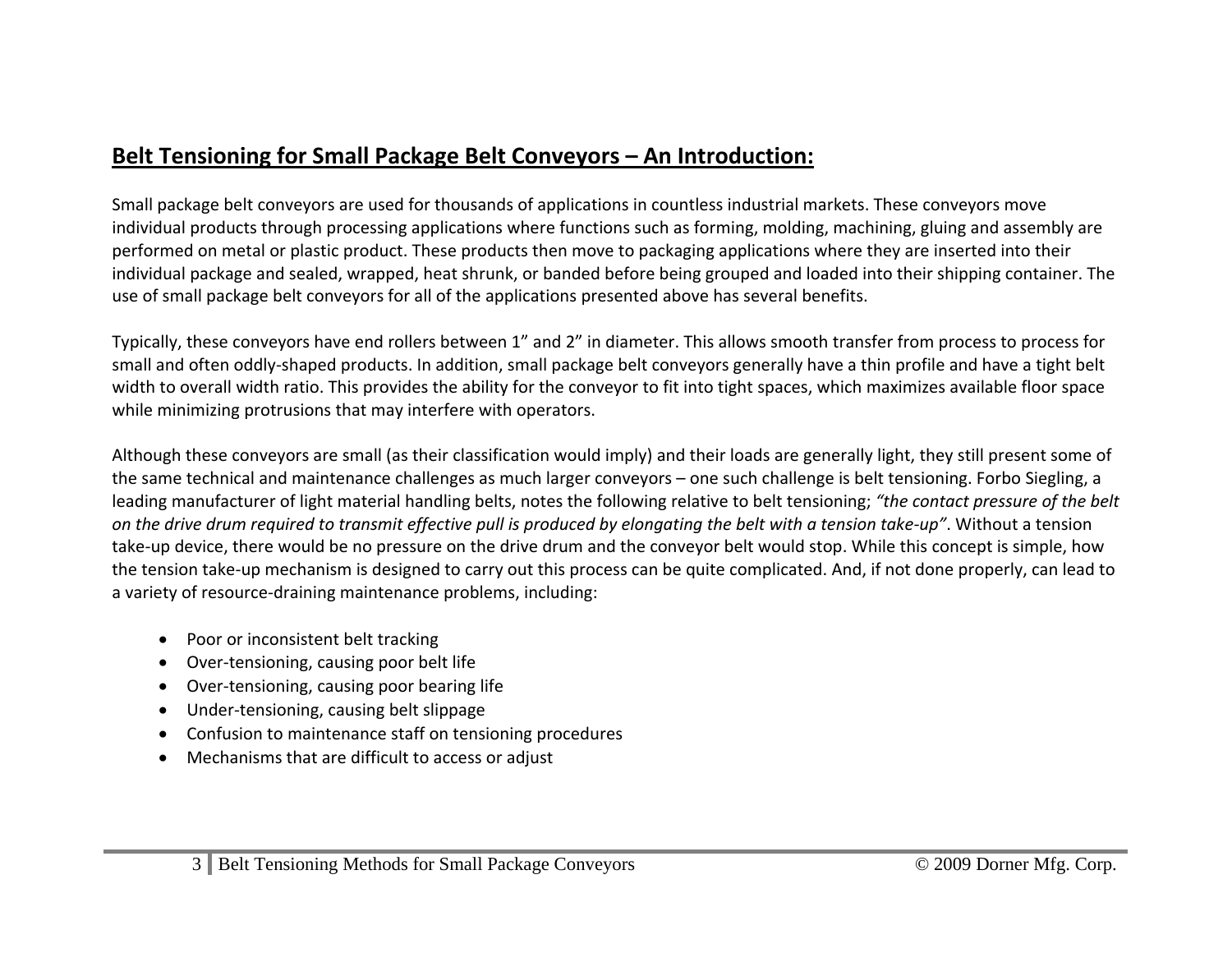All of the issues listed previously could easily lead to conveyor belt shutdown, which often forces machine and production downtime – something that obviously needs to be avoided in today's busy, 24/7 production facilities.

# **Belt Tension Methods:**

There are several commercial methods for providing and adjusting conveyor belt tension. Some consist of standard components that provide the capability of designing your own conveyor. Other methods only exist in designs available as complete conveyors from conveyor manufactures. In most cases, these methods can be categorized into the following four groups:

- 1. Jack‐Screw Tension
- 2. Rack and Pinion Tension
- 3. Tip‐up Tail Tension
- 4. Pneumatic or Spring Tension

Let's take <sup>a</sup> more detailed look at each of these methods, beginning with Jack‐Screw Tension.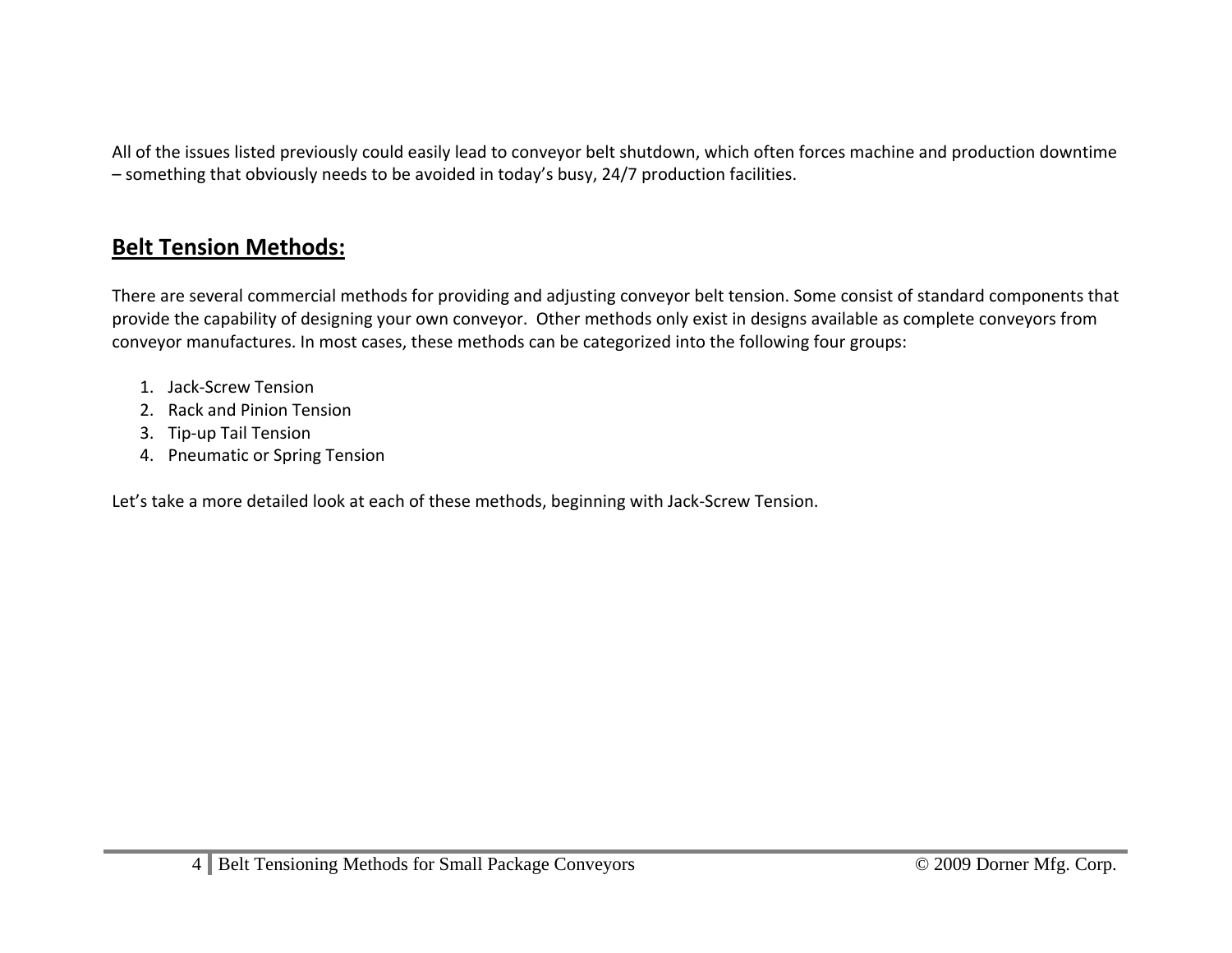## **Jack‐Screw Tension**

Jack‐screw tension is the most common belt tensioning mechanism. How does it work? As shown in the figure below (Figure A), the tension on the belt is accomplished by turning the screw at the end of <sup>a</sup> conveyor. This pushes the bearing block towards the end of the conveyor, which adds tension to the belt. There is another, identical jack‐screw located on the opposite side of the roller. The same procedure must be performed evenly for both rollers. In most conveyor installations, this tension mechanism is also used to adjust belt tracking. Jack‐screw tensioning is simple to use and is commonly installed, but also presents <sup>a</sup> number of disadvantages which we'll review in greater detail later in this paper.



*Figure A:* Jack‐Screw Tension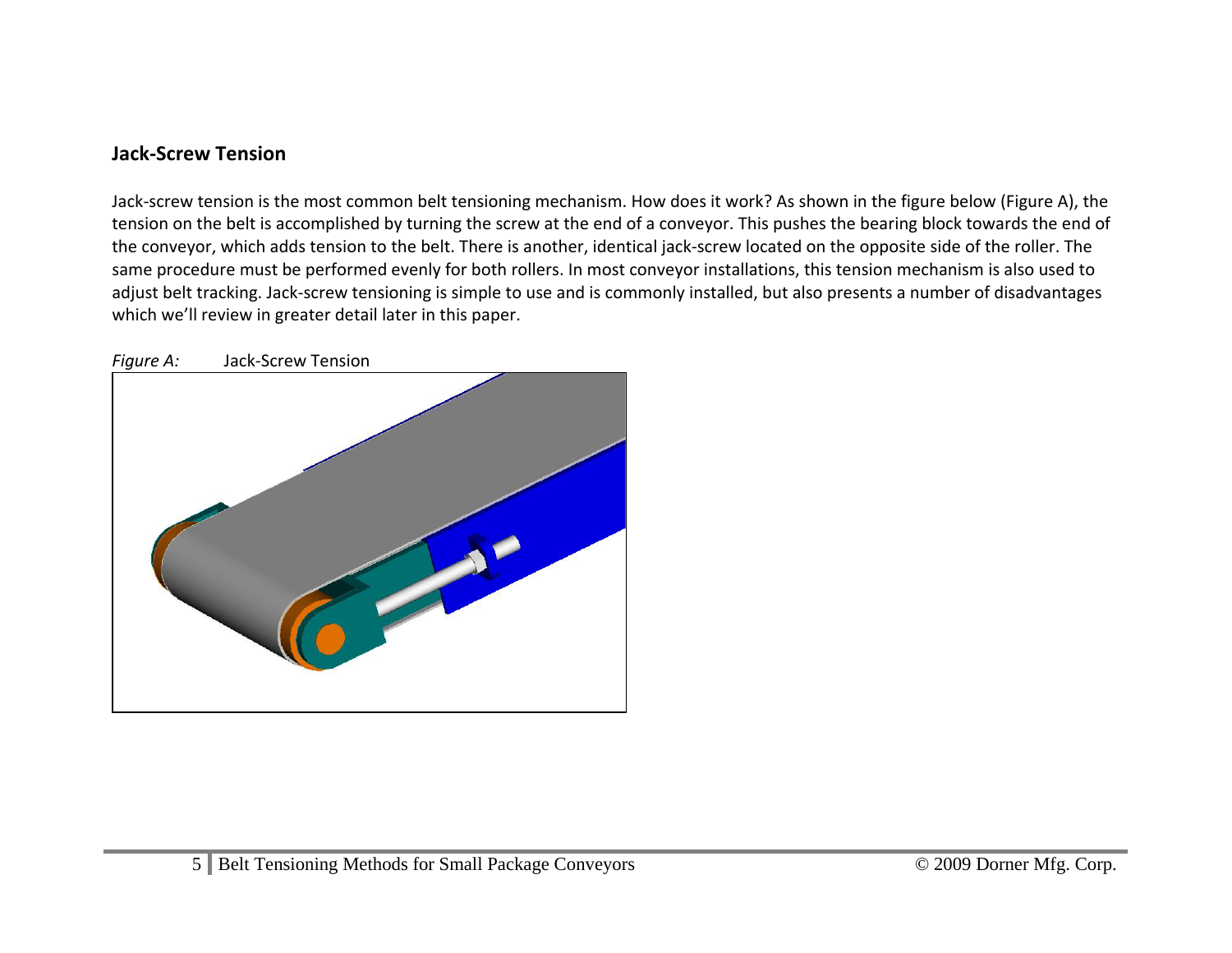## **Rack and Pinion Tension**

Rack and pinion tension is accomplished by incorporating <sup>a</sup> rack and pinion device into the conveyor frame. An example of this mechanism is shown below (Figure B). As you'll see, two racks are slide‐ably mounted to the conveyor frame. Turning the pinion shaft then pushes on the bearing blocks to move the roller and add belt tension. Generally, the pinion runs the full width of the frame and contacts both racks, which moves the bearing blocks evenly and parallel while turning from <sup>a</sup> single point. Since the bearing blocks move together, an additional device is needed for belt tracking. This belt‐tracking device may be <sup>a</sup> jack‐screw or cam, which is typically mounted between the racks and the bearing block. Rack and pinion tensioning does not disturb belt tracking if/when <sup>a</sup> belt tension adjustment is necessary.



*Figure B:* Rack and Pinion Tension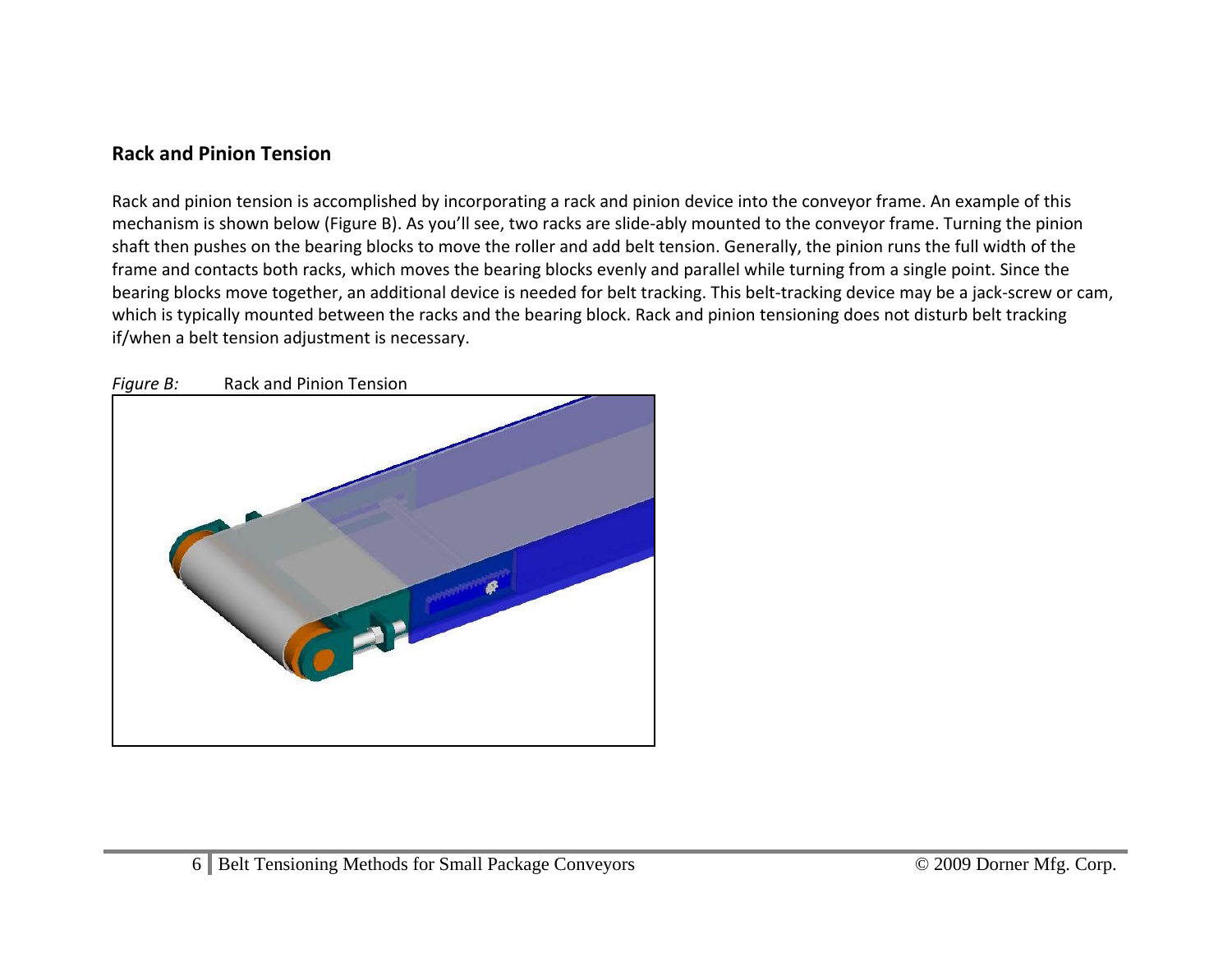# **Tip‐Up Tail Tension**

A tip‐up tail is accomplished by placing the end roller of <sup>a</sup> conveyor on <sup>a</sup> pivot mechanism. An example of this mechanism is shown below (Figure C). Using this method, the pivot device generally lifts the end roller above the conveyor frame. When placed in the lower‐locked position, the total roller‐to‐roller length of the conveyor is longer than it is in the upper position. This extension is what provides tension to the conveyor belt. The pivot mechanism moves the entire end roller perpendicular to the conveyor frame and does not need access or adjustment from both sides of the frame. A tip‐up tail mechanism will not provide finite belt tension adjustment – it can only be set to one position. Over time, as belts stretch, they will require adjustment. To accomplish this, <sup>a</sup> device such as <sup>a</sup> jack‐screw will need to be added for incremental tension adjustment. This jack‐screw can then also be used for belt tracking adjustment.



*Figure C:* Tip‐Up Tail Tension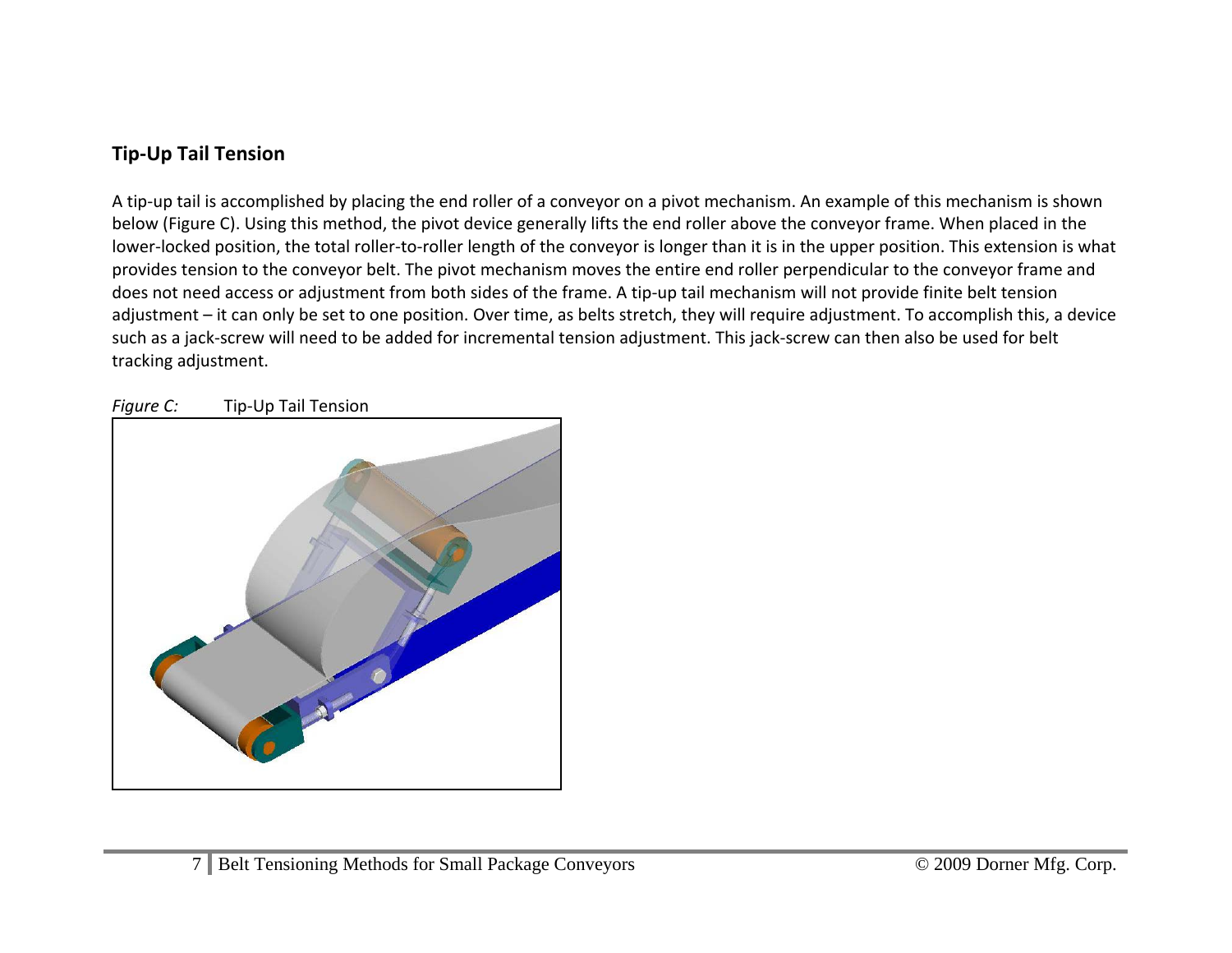## **Pneumatic or Spring Tension**

Pneumatic or spring tension is typically used on heavily loaded or longer conveyors. It is accomplished by the addition of at least three rollers to the underside of the conveyor. An example of this mechanism is shown below (Figure D). Belt tension is achieved by a connection of <sup>a</sup> pneumatic cylinder or <sup>a</sup> spring‐loaded device to the lower tension roller. The cylinder will pull the lower roller down, which places tension on the belt. Generally, one cylinder is connected to the ends of the roller by <sup>a</sup> cross bracket. The cylinder will move the ends of the roller evenly and parallel. One benefit of this mechanism is that it automatically compensates for belt stretch. The methods covered previously in this paper have been static devices that require manual adjustment over time. Seeing as longer and higher‐load conveyors have more belt stretch, this is the best method for those circumstances. Belt tracking is typically accomplished by adding a device such as a jack-screw to the snub rollers just above the tension roller.



*Figure D:* Pneumatic Tension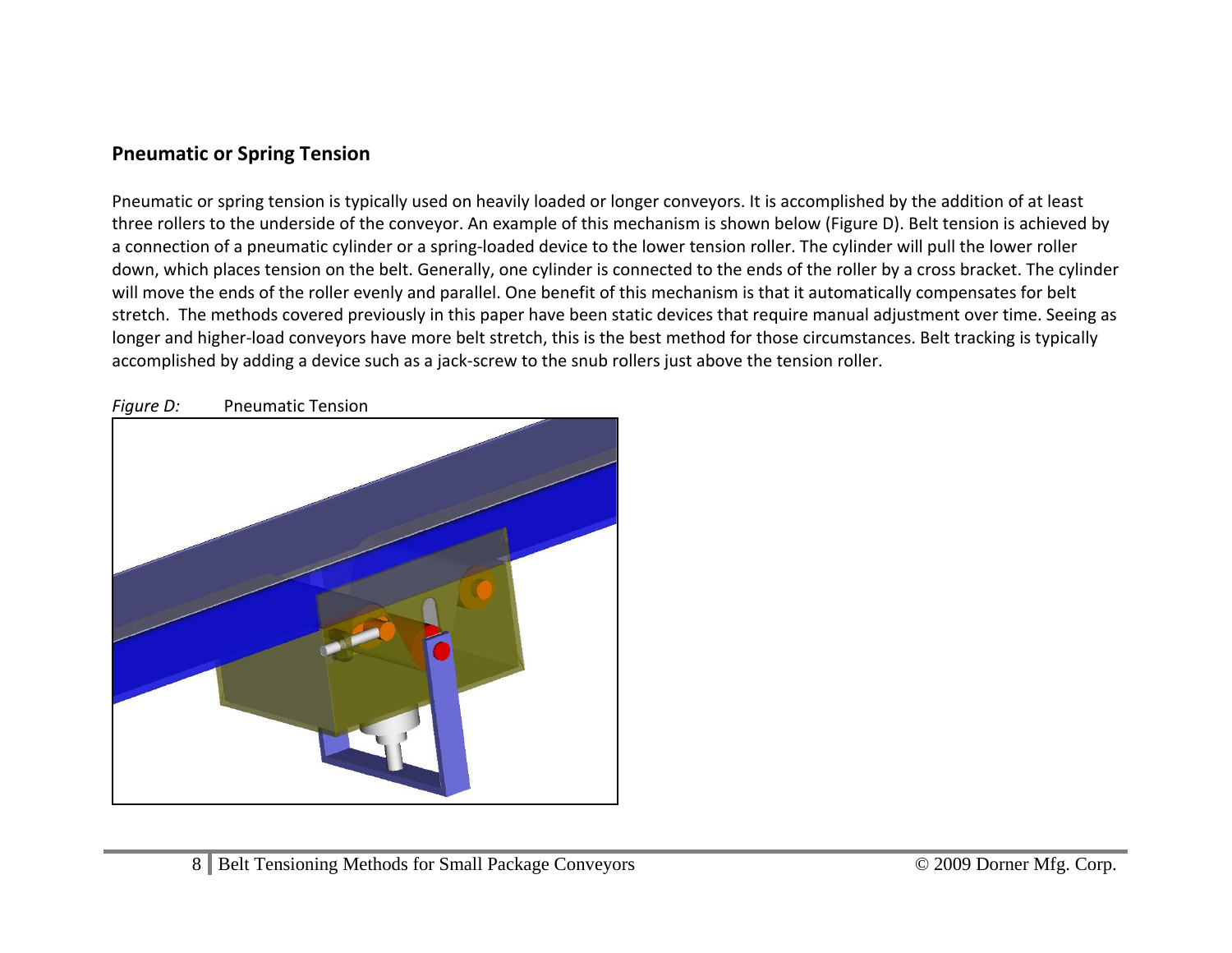# **Advantages and Disadvantages of Tensioning Methods:**

Now that you have <sup>a</sup> better understanding of the most commonly utilized tensioning methods, we'll take <sup>a</sup> more detailed look at the general advantages and disadvantages of each.

## **Jack‐Screw Tension**

#### *Advantages:*

- 1. **Low cost.** This method has the least amount of components and the components are simple and readily available.
- 2. **Familiarity.** This is the most common method of tensioning and most maintenance crews are familiar with its operation, so it can generally be fixed quickly.

#### *Disadvantages:*

- 1. **Added maintenance time for belt tracking**. Because the jack‐screw is the only method of adjustment, it must be used for both tensioning and tracking. Once <sup>a</sup> conveyor belt requires re‐tensioning, the jack screws will be adjusted and the tracking settings will be disturbed. Therefore, <sup>a</sup> tracking adjustment must be performed even though it wasn't required. This causes much higher maintenance times as tracking adjustment can take substantially longer than simple tensioning alone.
- 2. **High risk of over tensioning**. In most cases, the jack‐screw adjustment device is <sup>a</sup> simple threaded bolt. Threaded bolts are designed to apply extreme force to clamp or hold devices. Belt tension adjustments made with jack‐screws are done manually. And, with the shallow pitch angle of the jack‐screw thread, there is very little "feedback" to the operator making the adjustment. They are often unaware of the extreme forces they are placing on the belt and the bearings. Unfortunately, in time, this over tensioning will result in reduced bearing and belt life.
- 3. **Difficult to access for maintenance**. In many conveyor designs, the jack‐screw is located at the end of the conveyor roller along the side of the conveyor frame. Unfortunately, in most applications, the end of the conveyor is placed up against another conveyor roller or piece of equipment, making it nearly impossible to access the end of the jack‐screw for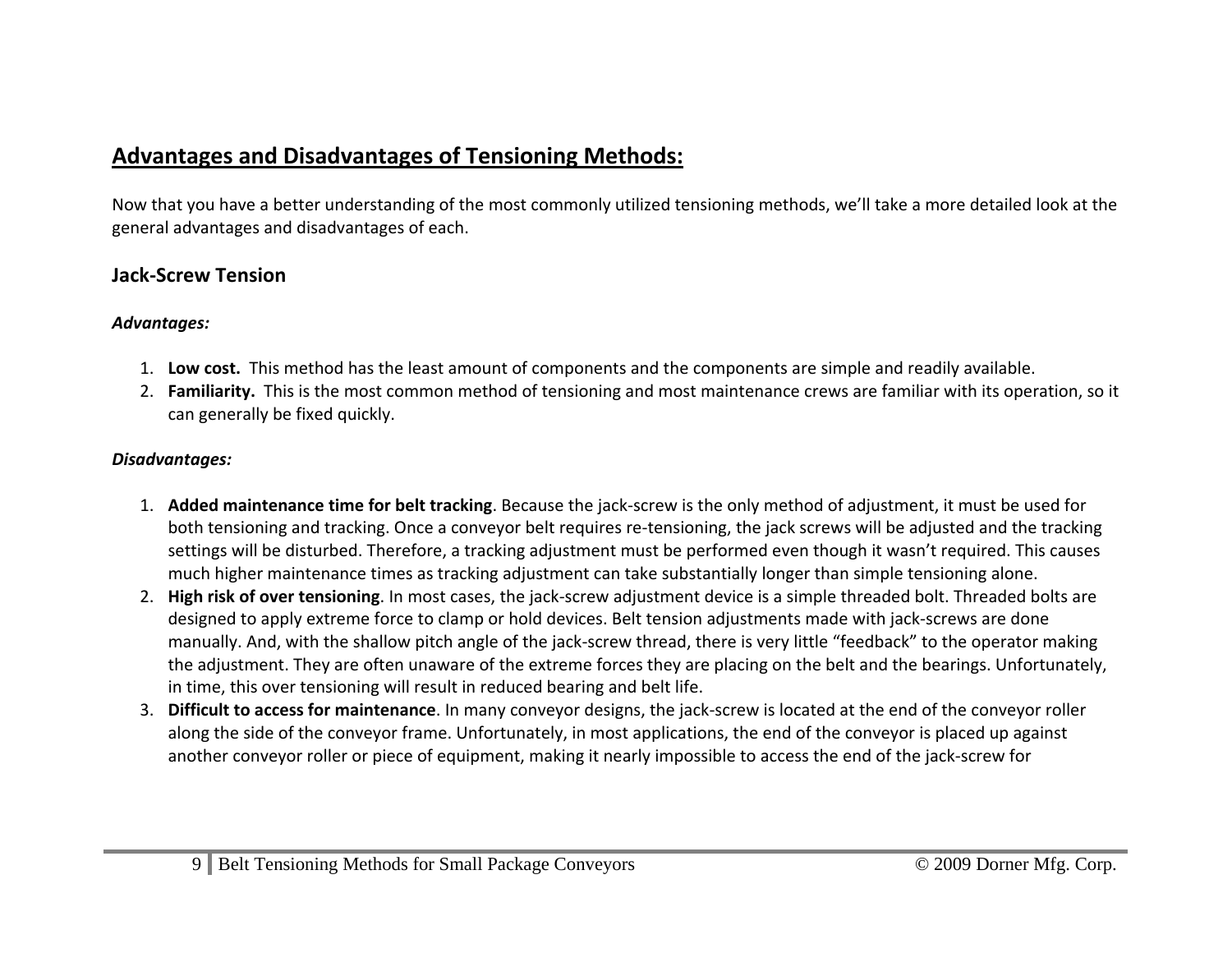adjustment. Therefore, to make adjustments, the conveyor must be removed from it mounts, adjusted and then returned. This dramatically increases maintenance times.

- 4. **Adds width to the conveyor**. If not located on the end of the conveyor tail, the jack‐screw must then be located behind the conveyor bearing block, which pushes the bearing block forward (see Figure A). This method adds considerable width to the overall conveyor, making it much more difficult to place the conveyor into tight applications. It also protrudes beyond the conveyor side frame, which creates <sup>a</sup> potential safety risk for operators.
- 5. **Requires periodic re‐tensioning**. This mechanism does not compensate for the belt stretch that will occur over time due to wear or heavy loads. If belt slip occurs, the jack‐screw will need to be re‐tightened and re‐tracked to tension the belt.

## **Rack and Pinion Tension**

#### *Advantages:*

- 1. **Does not affect belt tracking**. Rack and pinion mechanisms push evenly on the bearing blocks from <sup>a</sup> single point. Moving the bearing blocks together ensures that the tracking adjustment completed previously does not get disturbed by the need to re‐tension. This greatly shortens maintenance times.
- 2. **Easy access for maintenance adjustment**. Maintenance adjustment on <sup>a</sup> rack and pinion system is done from the side of the conveyor frame. Generally, this area is more open than the end. In addition, the pinion can be accessed from either side of the frame. Therefore, if one side is blocked by an accessory, the other side may be open.
- 3. **Low risk of over‐tensioning**. In <sup>a</sup> rack and pinion mechanism, the amount of tension placed into the conveyor belt is directly related to the manual torque placed on the pinion gear. The mechanical advantage of this pinion gear is much less than <sup>a</sup> jack-screw. The pinion can be sized so that when it reaches the desired belt tension, it becomes difficult to turn. This minimizes the desire to over‐tension the belt, lengthening conveyor belt and bearing life.
- 4. **Compact design**. Only the end of the pinion needs to be accessed by maintenance in <sup>a</sup> rack and pinion design. As <sup>a</sup> result, the remainder of the mechanism can be built inside the conveyor frame. This ensures the frame is narrow and does not protrude much past the belt width, allowing the conveyor to be placed into tight spaces while eliminating operator bump points.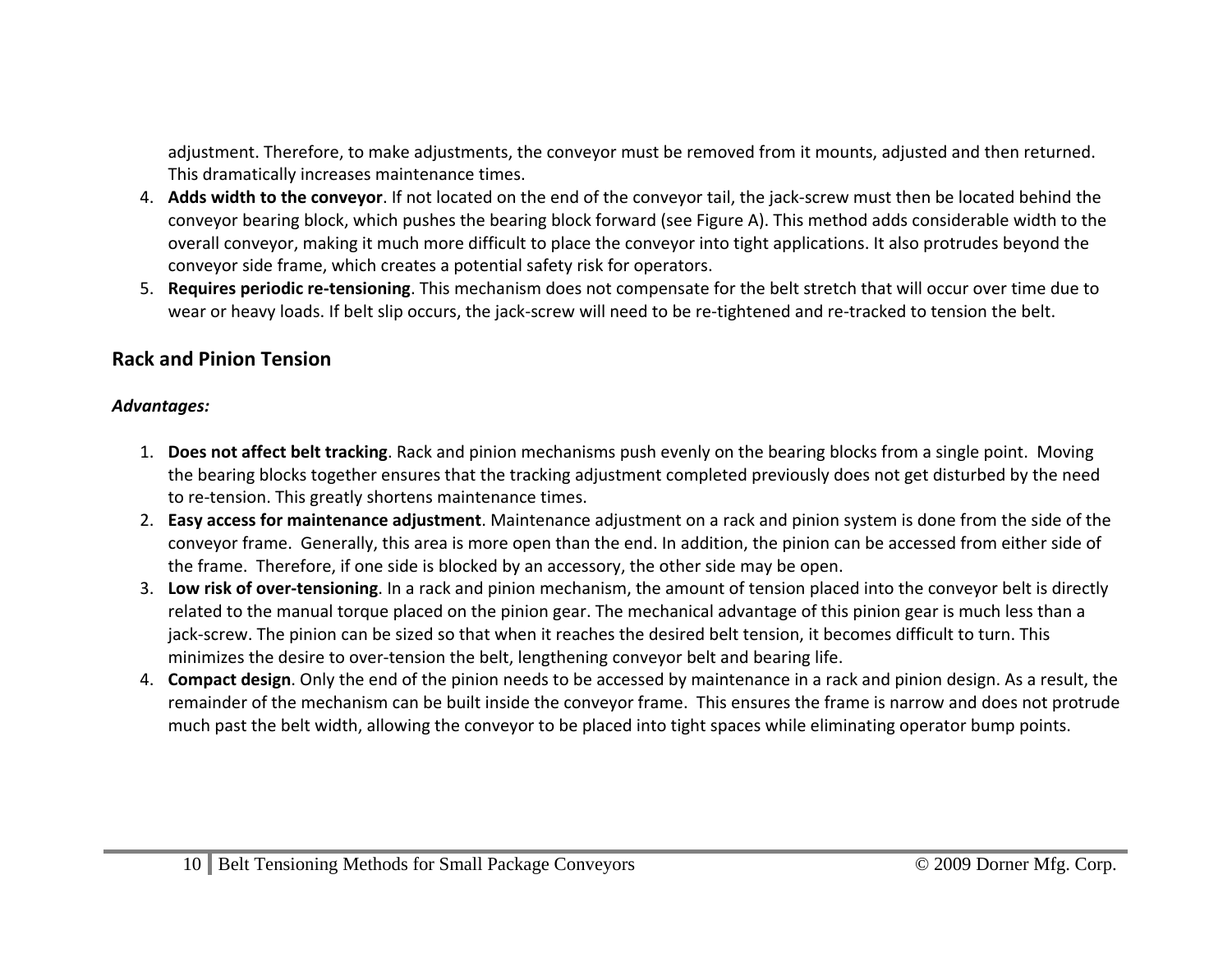#### *Disadvantages:*

- 1. **Requires an accurate frame**. Since the premise for this mechanism is to move the two bearing blocks evenly, it is critical for it to be installed accurately and parallel to the roller. Custom conveyors generally do not use this method for that reason. However, standard conveyors that use quality engineering and consistent manufacturing methods are able to accomplish the accuracy needed.
- 2. **Requires periodic re‐tensioning**. This mechanism does not compensate for the belt stretch that will happen over time due to wear or heavy loads. If belt slip occurs, the rack and pinion will need to be re‐tightened to tension the belt.

# **Tip‐Up Tail Tension**

#### *Advantages:*

- 1. **Quick access for cleaning**. Tip‐up tail tension mechanisms are most often utilized on conveyors used in food applications. For these applications, it is important to have fast and tool‐less access to the inside of the conveyor for cleaning. Tip‐up tails provide this function.
- 2. **Does not affect belt tracking**. Tip‐up mechanisms swing the bearing blocks evenly into position from <sup>a</sup> single point. Moving the bearing blocks together ensures that the tracking adjustment that has been previously set does not get disturbed by the need to re‐tension.

### *Disadvantages:*

- 1. **Requires an accurate frame**. Since the premise for this mechanism is to move the two bearing blocks evenly, it is required that it is installed accurately and parallel to the roller.
- 2. **Only sets initial tension**. A tip‐up tail tension system is <sup>a</sup> single‐position system. The pivot arm rotates the roller into one position only. Therefore, this tension system can only set initial tension and cannot compensate for belt stretch over time. To accommodate this, an additional device such as <sup>a</sup> jack‐screw must be added to the mechanism.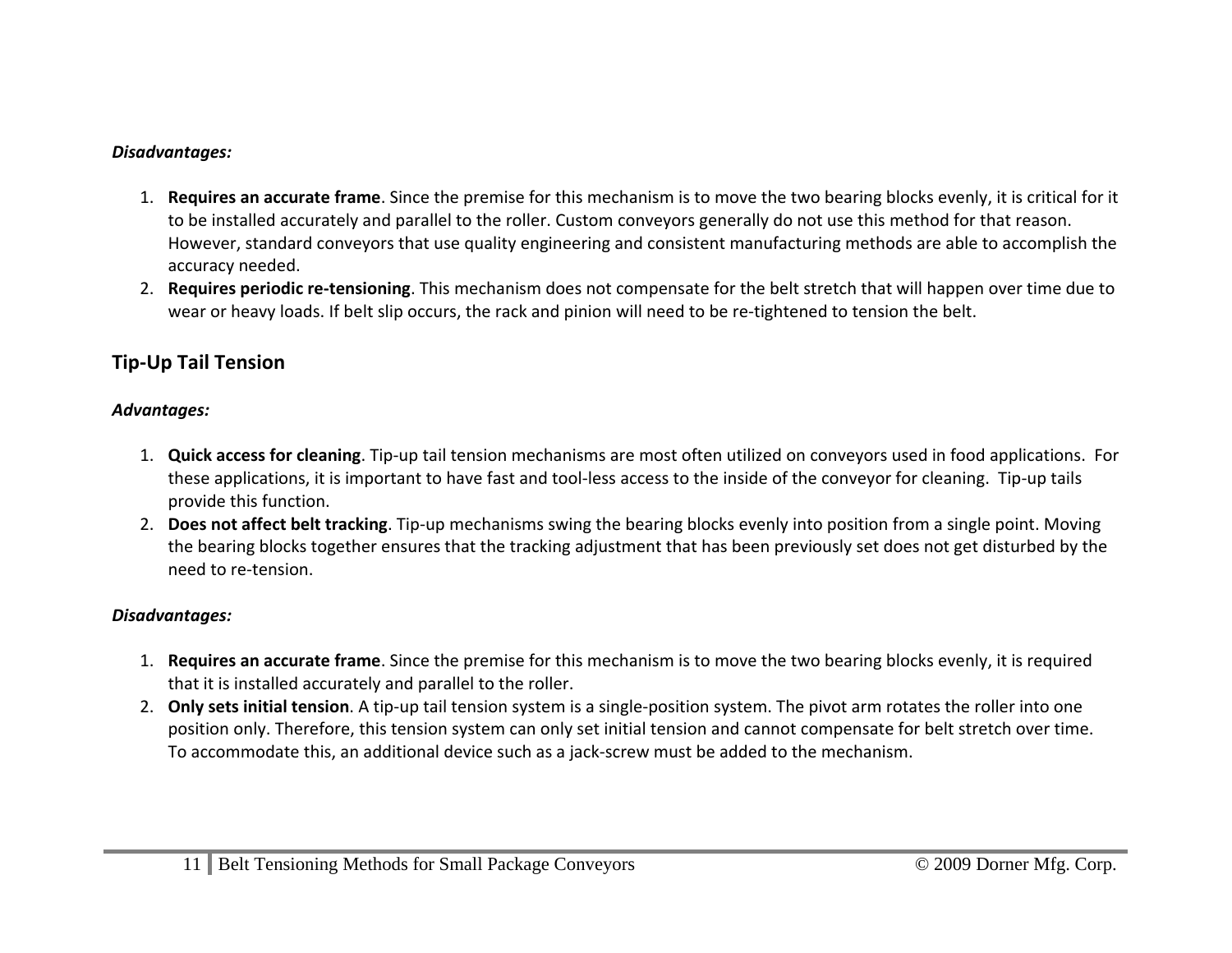3. **Operator safety hazards**. The use of <sup>a</sup> tip‐up tail mechanism creates two potential operator hazards. The first is the potential to lift the tip‐up tail into the upper position while the conveyor is running. If this is done, the operator has access to driven rollers inside the conveyor frame. CE Safety Standards dictate that access to equipment shall only be done using <sup>a</sup> tool. If the tail is manually activated, it may violate CE and OSHA safety standards. Manually activated tip‐up tails are preferred in Food conveyor applications. In these applications, the need for sanitation outweighs the potential safety risks. The second safety hazard with tip‐up tail mechanisms is the potential pinch point created from lowering the tail back down into its tensioned position. The scissors action created from the pivot frame to the conveyor frame creates <sup>a</sup> danger point. If not properly designed or guarded, injury could occur.

## **Pneumatic or Spring Tension**

### *Advantages:*

1. **Automatically tensions the belt**. With the addition of <sup>a</sup> pneumatic cylinder or spring loaded device, this tension mechanism maintains constant tension on the conveyor belt. This is especially important on longer or heavily‐loaded conveyors. Re‐tension maintenance is not required until the mechanism runs out of travel.

### *Disadvantages:*

- 1. **Costly.** The addition of the three rollers and the tension mechanism adds significantly to the cost of the conveyor.
- 2. **Longer belt replacement time**. In this tension method, the return conveyor belt is interwoven through the three rollers. When belt replacement is required, removal of the upper two rollers is also necessary. Depending on the design of the mechanism, this can add significantly to the maintenance time to replace <sup>a</sup> worn out belt. To increase maintenance efficiency, <sup>a</sup> system with <sup>a</sup> quick‐release feature should be utilized, which provides easy access to the top rollers.
- 3. **Belt surface contamination**. With the three roller mechanism, the top two rollers contact the top running surface of the belt. These rollers can pick up debris and imbed it into the belt surface. In some applications this may not be an issue, but in food or food packaging applications, this should be avoided.